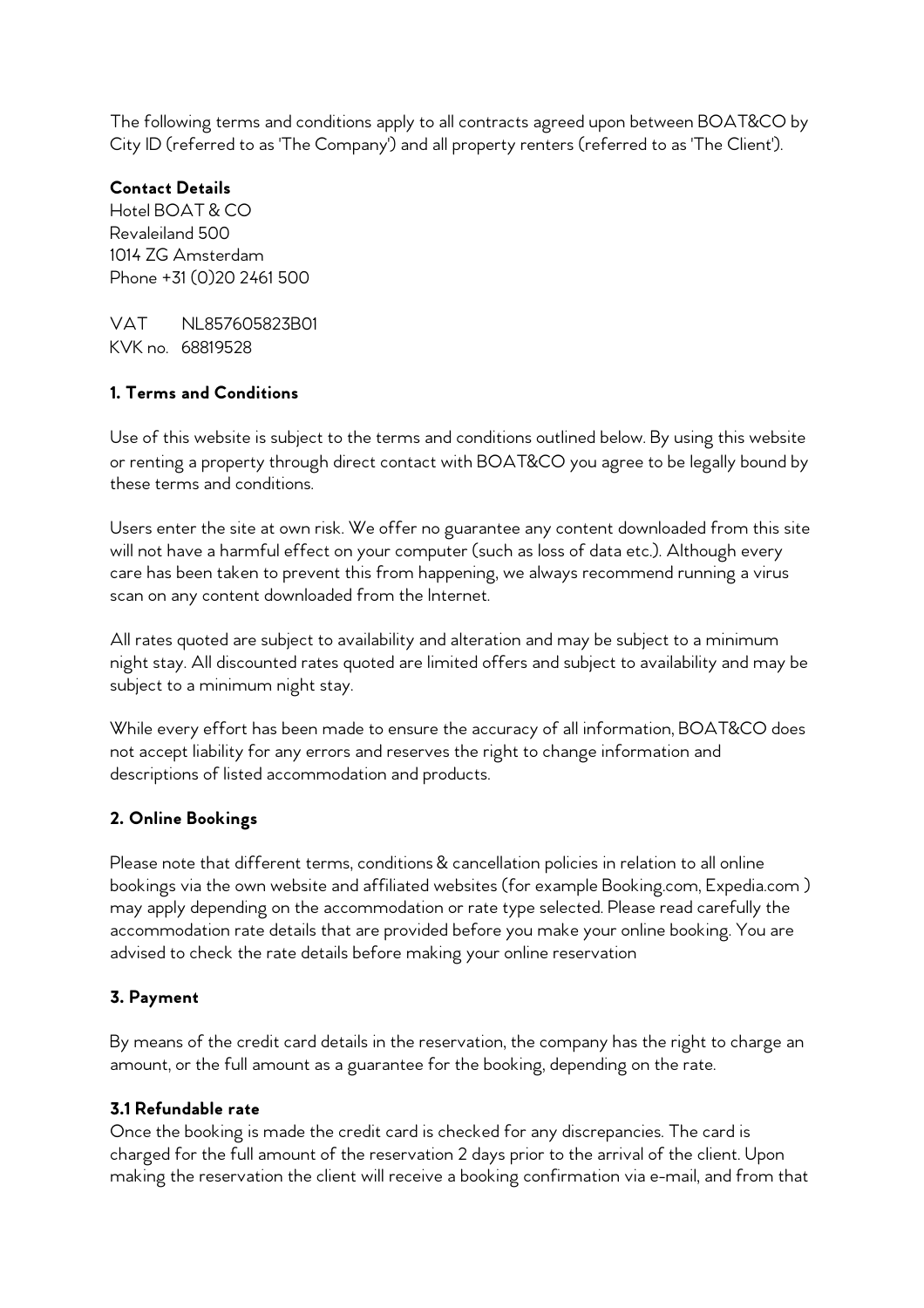moment the cancellation policies in section 4.1 will apply. If the payment cannot be completed, the client is notified that new details must be provided. May we not receive new details within 24 hours after notifying, we are obliged to cancel the reservation in our system.

### **3.2 Non-refundable rate**

The full amount of the reservation will be charged to the credit card on file once the booking has been made. Once the payment is completed, the client will receive a booking confirmation via e-mail, and from that moment the cancellation policies in section 4.2 will apply.

# **3.3 Methods of payments**

The company accepts PayPal, VISA, MasterCard and American Express credit cards for remote payments.

Payments at the reception desk can be done via VISA, MasterCard and American Express credit cards, and via MAESTRO.

## **The company does not accept cash**.

The credit card that is used for the booking needs to be owned by the head booker. The company does not accept payments that have been made by means of a credit card that does not belong to the head booker. A credit card is personal and may not be used by third parties. At arrival the company reserves the right to compare the credit card that has been used for the booking with the actual credit card. In case the credit card is not present as it is from somebody else or the amount equivalent is higher than €1.000, payment can only be arranged via our reservations department.

### **3.4 Prices**

Prices are fully including (heating & hot water costs, linen & towels, cable TV, Internet usage, cleaning and a coffee and thee facilities. Lastly, the prices are including 9% VAT, excluding 7% tourist tax.

If any fees are not received in accordance with the paragraph above, the booking may be cancelled by the company and any payments already made, will be forfeited.

All accommodation charges and any "extras" charges must be settled by the guest, prior to checking out and leaving the premises.

# **4. Cancellations**

Cancellation of a reservation will be effective only from the date of receipt in writing.

Reservations made through affiliated websites (such as Booking.com, Expedia.com) can only be cancelled if the cancellation is made through the respective affiliated website.

All other cancellations must be made in writing by e-mail to reservations@boatandco.nl.

Any cancellation may be liable to pay cancellation charges. Depending on the reasons for your cancellation, for instance personal or family circumstances, you may be able to reclaim these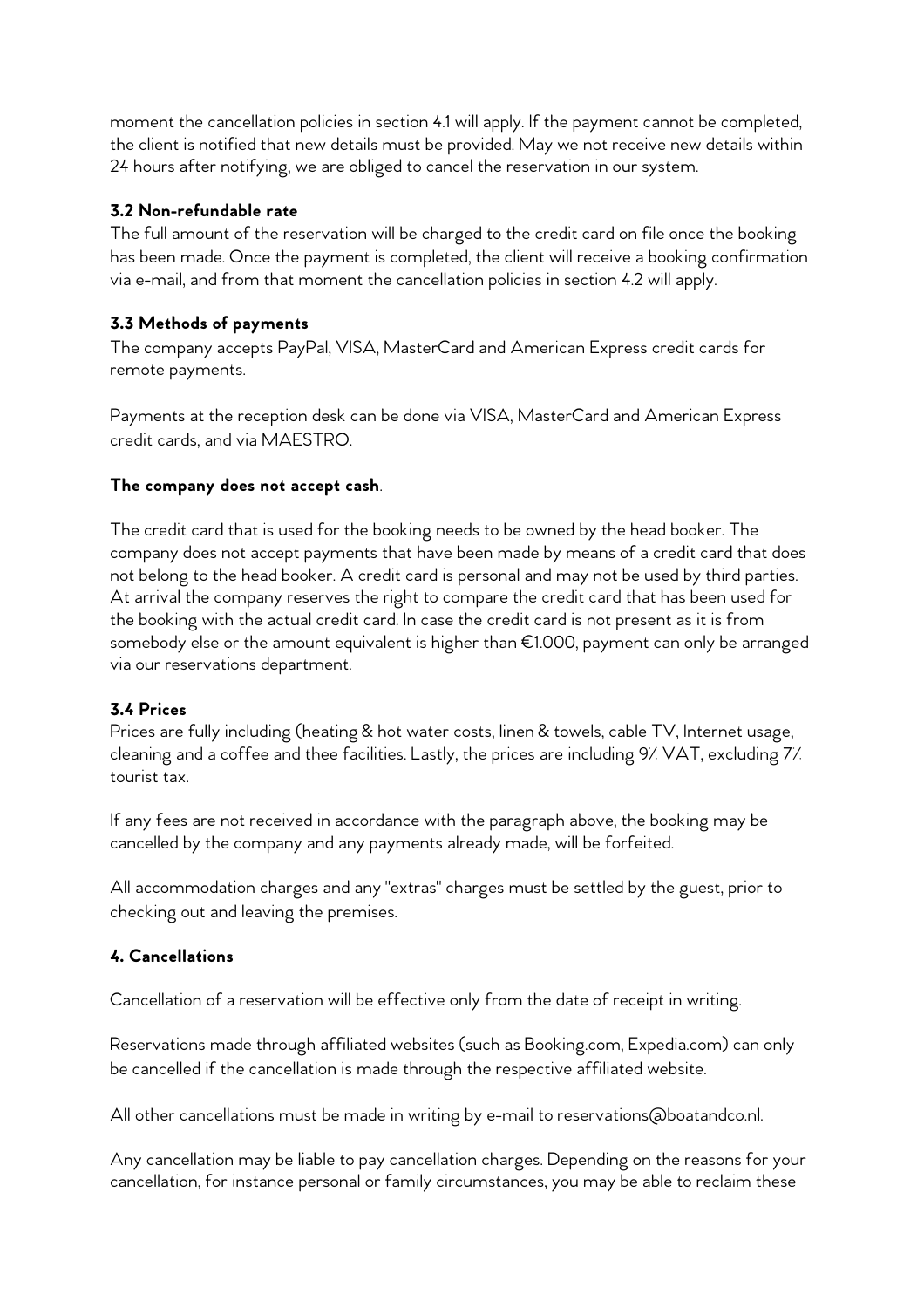cancellation charges from your insurance company. We strongly recommend that all clients obtain appropriate travel and personal insurance cover.

In exceptional circumstances we may find it necessary to cancel your booking or offer a similar suitable apartment. If this is not acceptable we will refund any sum you have paid to us which shall constitute fully and final settlement of any liability we may have to you as a result of such cancellation.

The company reserves the right to cancel the booking if:

The client is unable to prove that he/she is the owner of the credit card used for payment.

The apartment(s) or part of it is closed due to circumstances beyond its control.

The company becomes insolvent or enters into liquidation or receivership.

It causes or might cause in the company's opinion, damage to the apartments and its common areas. In any of these circumstances the company will refund any payments made in advance, but will have no further liability to the Client.

We will not be liable for any delay, loss, damage or expenses incurred if your booking needs to be altered or cancelled or we are unable to perform our contractual obligations as a result of events beyond our reasonable control, which shall include but not be limited to events such as war, civil strike, terrorist activity, labor disputes, natural or man-made disaster, fire, flood, and adverse weather conditions. Please note that we don't refund your booking due to flight cancellations.

If we receive serious complaints or any disputes arise, we reserve the right to terminate your stay without notice.

### **4.1 Refundable rate**

If cancelled or modified up to 2 days before date of arrival, no fee will be charged.

If cancelled or modified later or in case of no-show, the total amount of the reservation will be charged.

If cancelled or modified when the client is already in-house the total price of the reservation will be charged, or no money will be refunded.

### **4.2 Non-refundable rate**

If cancelled or modified any moment before the arrival date or when the client is in-house, the full amount of the reservation will be charged, or the charged amount will not be refunded.

### **5. Alterations**

If you wish to alter your booking (e.g. change the dates of your stay or the accommodation requested), we will use all our reasonable efforts to comply with your request, however we cannot guarantee that we will be able to do so and we accept no liability for any loss, damage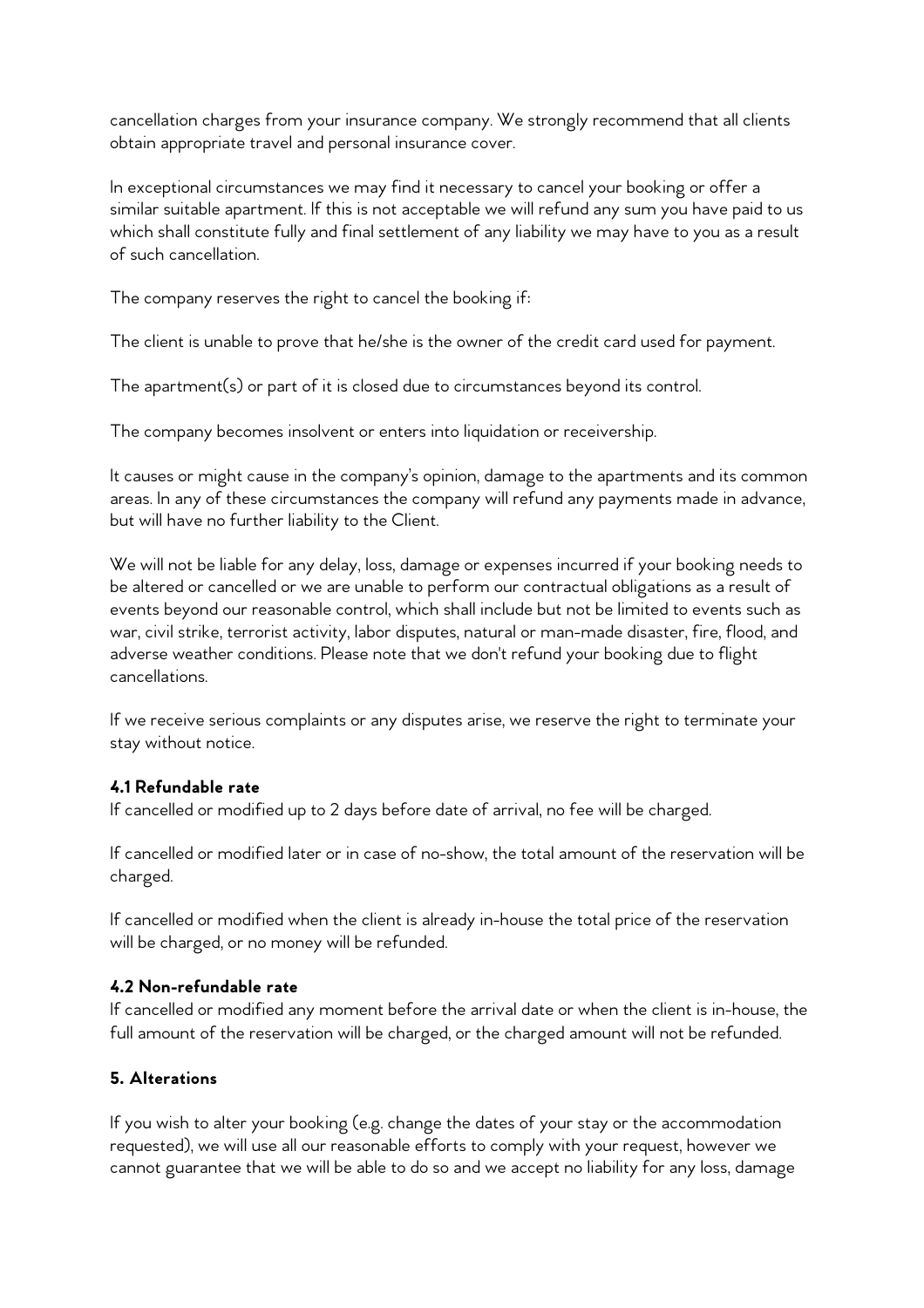or additional expenses that may be incurred due to that circumstance. We will always endeavor to sell any apartments you no longer require but cannot guarantee this.

# **6. Security Deposits**

Upon arrival we reserve the rights to charge a security deposit by means of an authorization on the credit card.

# **6.1 Authorization**

An authorization is a request for approval of a (possible) transaction. There are always a number of cases that need to be verified for the use of your card. For example, the spending limit, validity of the card or any blockages. The amount is reserved for the company to which you owe a deposit. The amount of the deposit (€ 200) will be temporarily withheld from your spending limit (your balance remains the same, but the availability is less). It will not be transferred to the company where the deposit is issued. The company that issued the authorization has for a certain period of time the entitlement to use (or a part of) the deposit of €200.

The deposit will automatically be cancelled from our side. However, it cannot be indicated when your spending limit will be as it were. From the moment of cancellation by the company, the responsibility lies at the bank of the cardholder. They determine, based on the terms and conditions between you and the bank, when they release the €200.

# **6.2 Credit card details**

The Credit Card details will be used as a security deposit when necessary. If damage or disturbances to the company or other clients have occurred, the costs to the manager/owner of the damage or disturbance that has occurred will be retained from the security deposit, and the remainder returned to the guest(s) in the party. If the costs exceed the value of the deposit, BOAT&CO reserves the right to charge the excess to the guest's (or guests') credit card(s).

# **6.3 Inspection**

The deposit will be released automatically after checking out. Before it is released we inspect the apartment on the following:

(1) no damage to the apartment(s) has occurred, by any guest in the party

(2) no damage to any property has occurred, by any guest in the party

(3) no undue disturbance to other guests or residents has occurred, by any guest in the party.

(4) no belongings of BOAT&CO have been damaged or taken from the

accommodation/hotel, by any guest in the party.

# **7. Clients´ personal details**

The client has to provide the company with correct personal details. The client is to provide this information in all honesty. In any case that wrong information is apparently deliberately provided, the company reserves the right to cancel the reservation and hold the client responsible for any costs that may arise because of this wrong information. Purposefully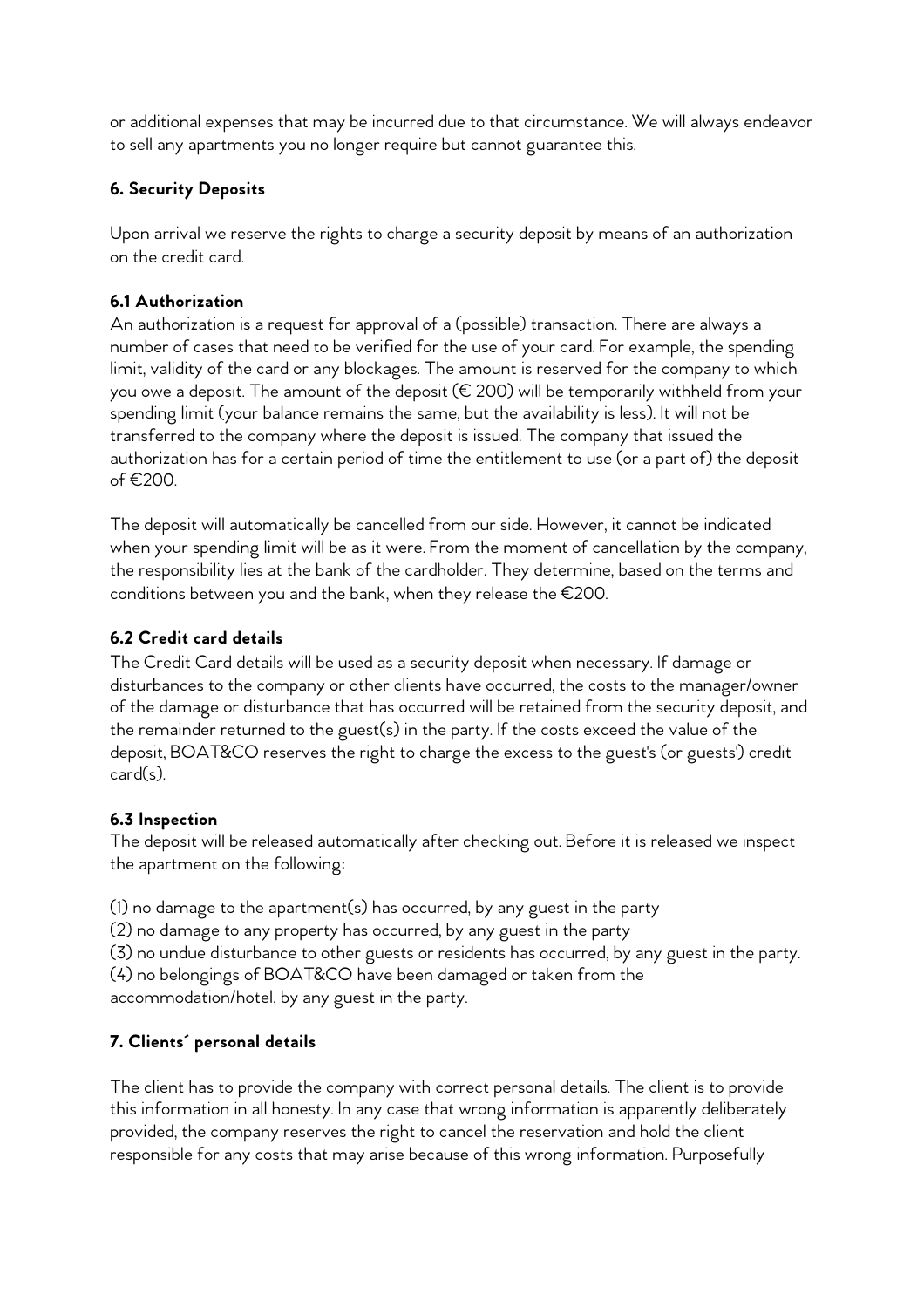providing wrong personal details is classified as identity fraud and the authorities will be notified in any case of identity fraud.

The company will always treat your personal details with confidentiality. Your personal information will not be shared with third parties unless the client has given his/her consent.

## **8. Occupants**

Only persons notified to us prior to your arrival may occupy the apartment. You may not relet/sublet the apartment to any other third party without our written approval. The number of persons permitted to occupy the apartment is limited to the number of beds available and this limit may not be exceeded without our prior written approval. We reserve the right to refuse admittance to the apartment if this condition is not complied with. Under no circumstances are you allowed to register yourself, or any other member of your party, at the city government on the address of the rented apartment without the hotels consent.

### **9. Check in/out requirements**

### **9.1 Check in time is from 15:00 hours.**

If there is sufficient availability in the hotel it is possible to check in earlier than 15:00 hours. Please note that the company cannot be obligated to grant clients an early check-in.

### **9.2 Check out time is before 11:00 hours.**

Unless otherwise agreed upon in advance, all apartments must be vacated by 11:00am on the day of departure. Key Cards must be returned by 11:00am on the departure day. If there is any delay in vacating the apartment beyond the agreed time, a late check-out fee or a full day's rental may be charged. Please note that the company cannot be obligated to grant clients a late check-out and luggage can be removed and placed in our luggage storage.

#### **9.3 Apartment**

Upon check-out the apartment is left clean and tidy. Used tableware, cutlery and glasses are placed in the dishwasher. All the garbage, bottles etc. are placed in the waste bags supplied.

#### **10. Facilities / Services**

#### **10.1 Apartments**

All apartments are fully furnished to a high standard and include a fully equipped kitchen with appliances, cutlery, crockery, and kitchen utensils. No items may be removed from the apartment.

Unless otherwise specified, the prices quoted include: cleaning every 4 days, heating, electricity, gas, water, council taxes and television/cable license and internet. The price also include towels, which are changed every 4 days and linen which is changed every 4 days. The price does not include service charges for phone calls made.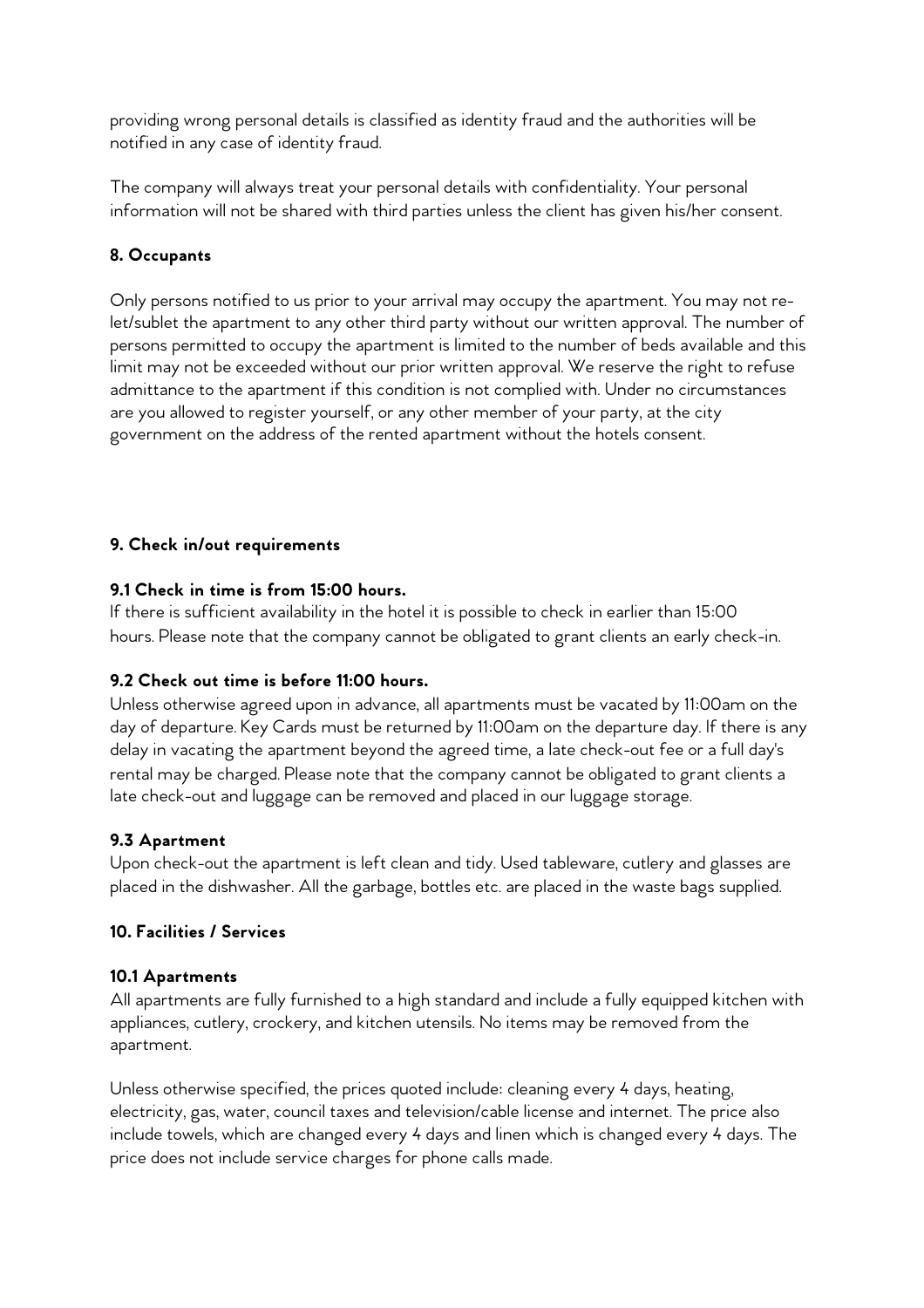### **10.2 Sauna/Gym**

All clients are allowed to make use of the sauna and gym without any additional fees. Use of these facilities is completely at your own risk. The company is not responsible for any damages caused by the use or miss-use of these facilities.

People under the age of 18 are not allowed to use the gym or sauna without adult supervision.

Clients making use of the common areas should wear appropriate, non-provocative clothing at all times. At the very least all private parts should be concealed. Failure to adhere these rules may lead to a warning or eviction without refunds.

## **10.3 Parking facilities**

The company provides secured parking for €25 per night. The garage is located in the basement of the hotel. Upon arrival clients have to provide the company with the license plate number

## **10.4 Leaving luggage**

It is possible to leave your luggage at the front desk. Leaving your luggage at the front desk is at your own risk. The company cannot be held liable for any damages or losses of luggage.

### **10.5 Rentable Objects**

The company offers several rentable objects to clients. There are no charges for the use of these objects. However, when a client does not return the object or if the object is damaged, the company reserves the right to make use of the security deposit in order to compensate the damaged or lost object.

### **10.6 Bed linen and towels**

All apartments are equipped with bed linen and towels.

# **10.7 Specials**

- All Specials must be pre-booked upon availability.
- We only accept Specials requested per email or telephone; reservations@boatandco.nl or +31 (0)20 2461 500. We will try to respond on your request within 24 hours on working days and 72 hours on weekends.

### **Damage**

The company is not responsible for any loss or damage to your goods or personal belongings kept at the accommodation. You are responsible for taking care of the apartment and its contents. A safe is provided in the apartment. The company cannot be held liable for any items stolen from the safe.

### **Liabilities**

The company is not liable for any direct or indirect damage that may arise as a consequence of the clients use of the apartment, including without limitation, physical damages, insurance, losses because of fire, robbery or criminal behavior.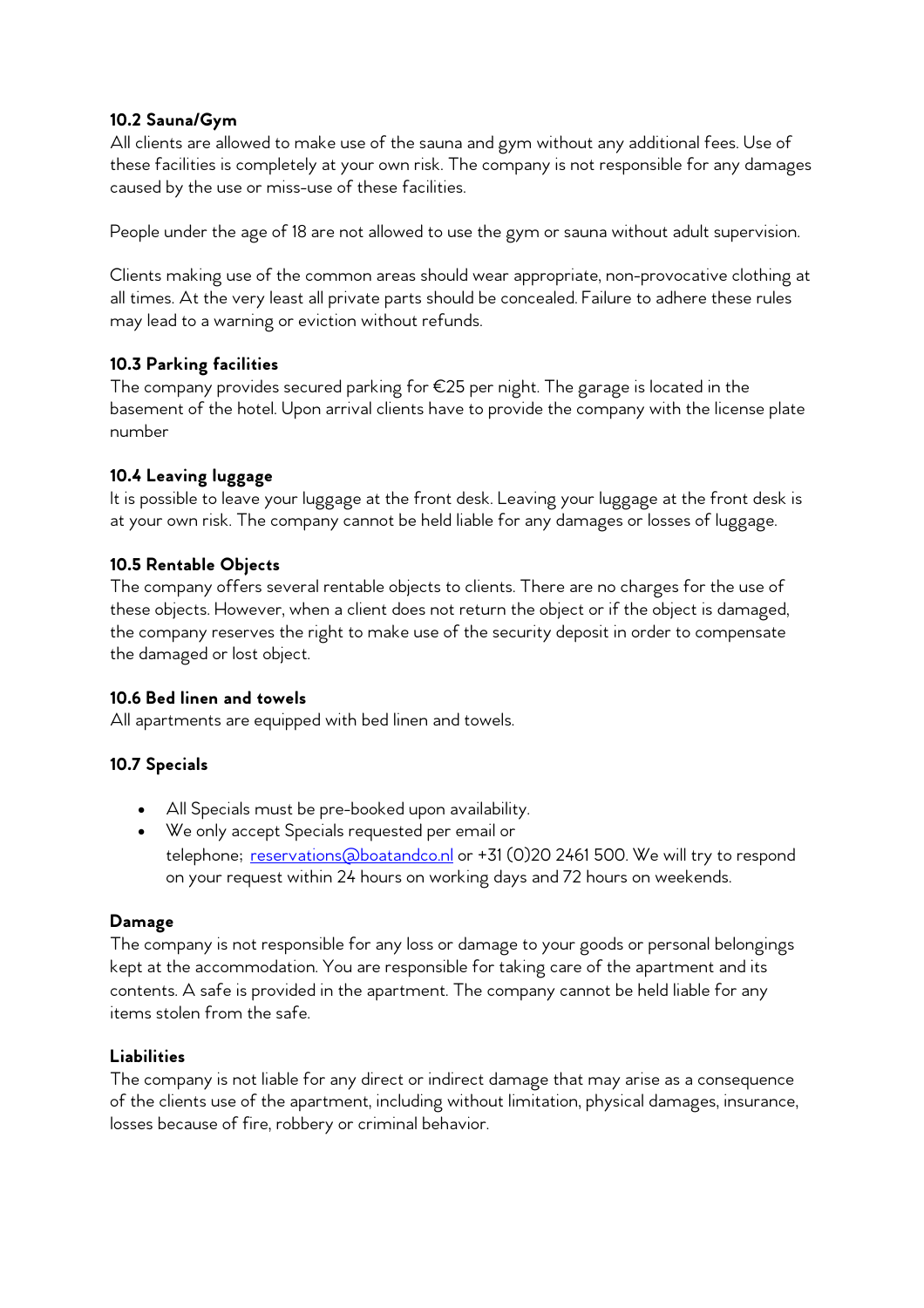Except in the case of normal wear and tear the clients are responsible for any damages to the building, the apartment or its contents during their stay which have occurred due to the negligence, willful default or irresponsible behavior on the part of their selves or those occupying the apartment or their guests. Any damages must be reported to us without delay.

The company is not liable for injury to person, loss of, or damage to any property of any client or person staying/visiting the apartments and or its general facilities and area.

The company cannot be held responsible for any damages caused by third-parties.

### **Fair Use**

The client and its party agree to be considerate tenants and to take good care of the apartment(s) and to leave it/them in a clean and tidy condition at the end of the rental period. Also, the client and its party agree not to act in any way which would cause disturbance to the residents in neighboring apartments.

#### **Instructions of personnel**

All clients and their parties are obligated to comply to any instructions given by the personnel of the company.

### **Eviction**

Whenever the case arises that the company deems it necessary to evict a party or client from the apartments, no refunds will be made. Furthermore, the company is not liable for any secondary costs or damages that arise because of eviction.

#### **Use of Properties**

The company reserves the right to terminate without notice any reservation/booking that the company deems to be in breach of its Terms and Conditions, irrespective of whether the holder of the reservation, or any member of the group associated with the holder of the reservation, has checked in.

### **Access**

The company (general manager, or authorized personnel), may at any time enter the apartment for the purpose of inspection of the apartment, and to carry out, cleaning, repair or maintenance work.}

### **Pets**

We do accept some types of pets on request. Cleaning fees may apply.

#### **Smoking**

In all apartments we have a non-smoking policy! Doing so leads to a warning and a fine of  $\epsilon$ 200. May smoking be detected a second time, the party will be evicted from their apartment.

### **Dutch law**

Once a booking has been accepted by BOAT&CO a contract exists between Client and Company. Accepting a reservation with BOAT&CO indicates acceptance of these Terms and Conditions.